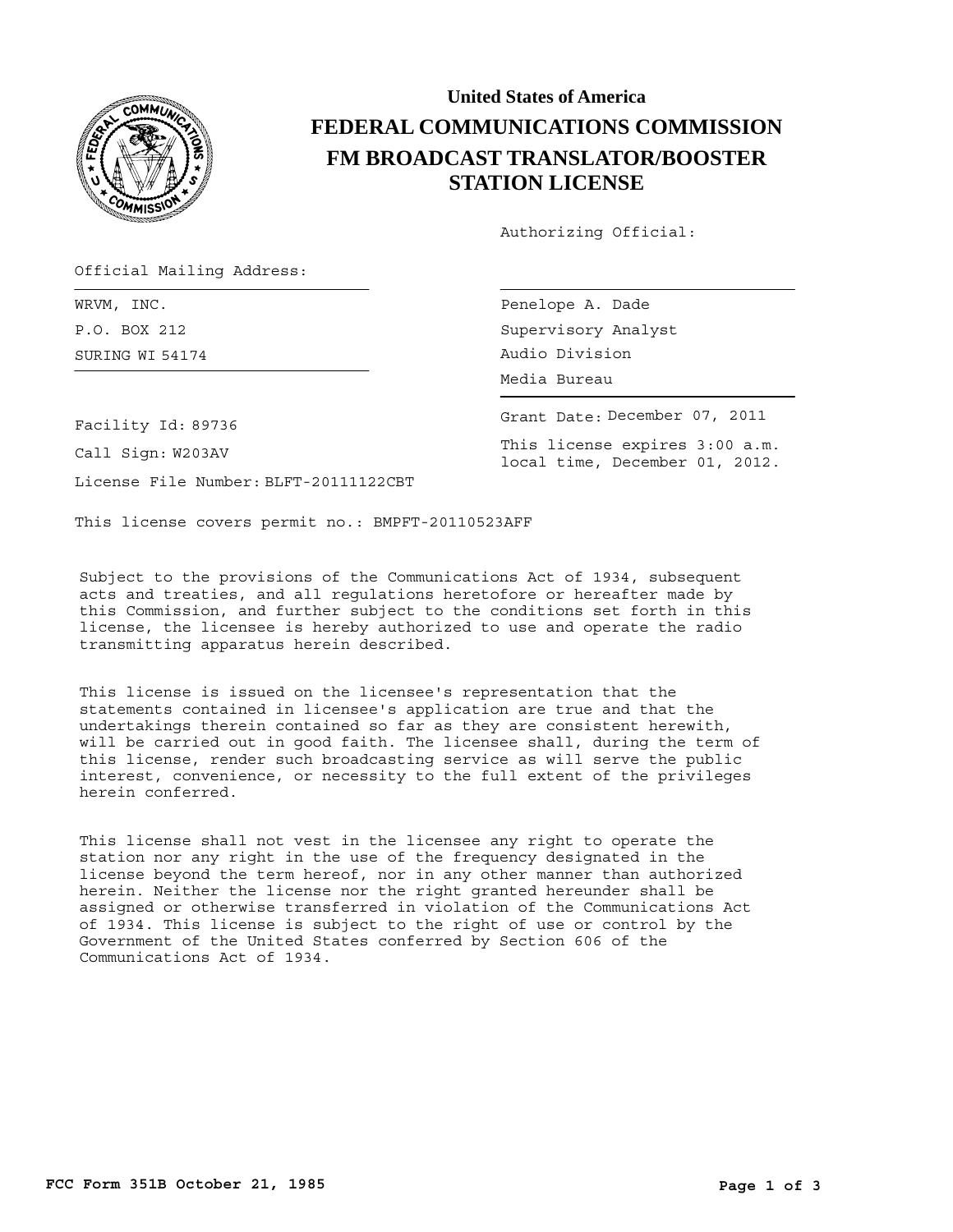Callsign: W203AV License No.: BLFT-20111122CBT Principal community to be served: WI-NORTH FOND DU LAC Hours of Operation: Unlimited Frequency (MHz): 88.5 Via: Direct - off-air Primary Station: WRVM (FM), Channel 274, SURING, WI Channel: 203 Name of Licensee: WRVM, INC.

Antenna Coordinates:North Latitude: 43 deg 50 min 88 deg 29 min 39 sec West Longitude: Transmitter: Type Accepted. See Sections 73.1660, 74.1250 of the Commission's Rules. Transmitter output power: 0.222 kW 01 sec

Antenna type: (directional or non-directional): Non-Directional Description: PSI FML-1

Major lobe directions (degrees true): Not Applicable

|                                                           | Horizontally Vertically |           |
|-----------------------------------------------------------|-------------------------|-----------|
|                                                           | Polarized               | Polarized |
|                                                           | Antenna:                | Antenna:  |
| Effective radiated power in the Horizontal Plane (kw):    | 0.08                    | 0.08      |
| Height of radiation center above ground (Meters):         | 50                      | 50        |
| Height of radiation center above mean sea level (Meters): | 288                     | 288       |
|                                                           |                         |           |

Antenna structure registration number: Not Required

Overall height of antenna structure above ground: 60 Meters

Obstruction marking and lighting specifications for antenna structure:

It is to be expressly understood that the issuance of these specifications is in no way to be considered as precluding additional or modified marking or lighting as may hereafter be required under the provisions of Section 303(q) of the Communications Act of 1934, as amended.

None Required